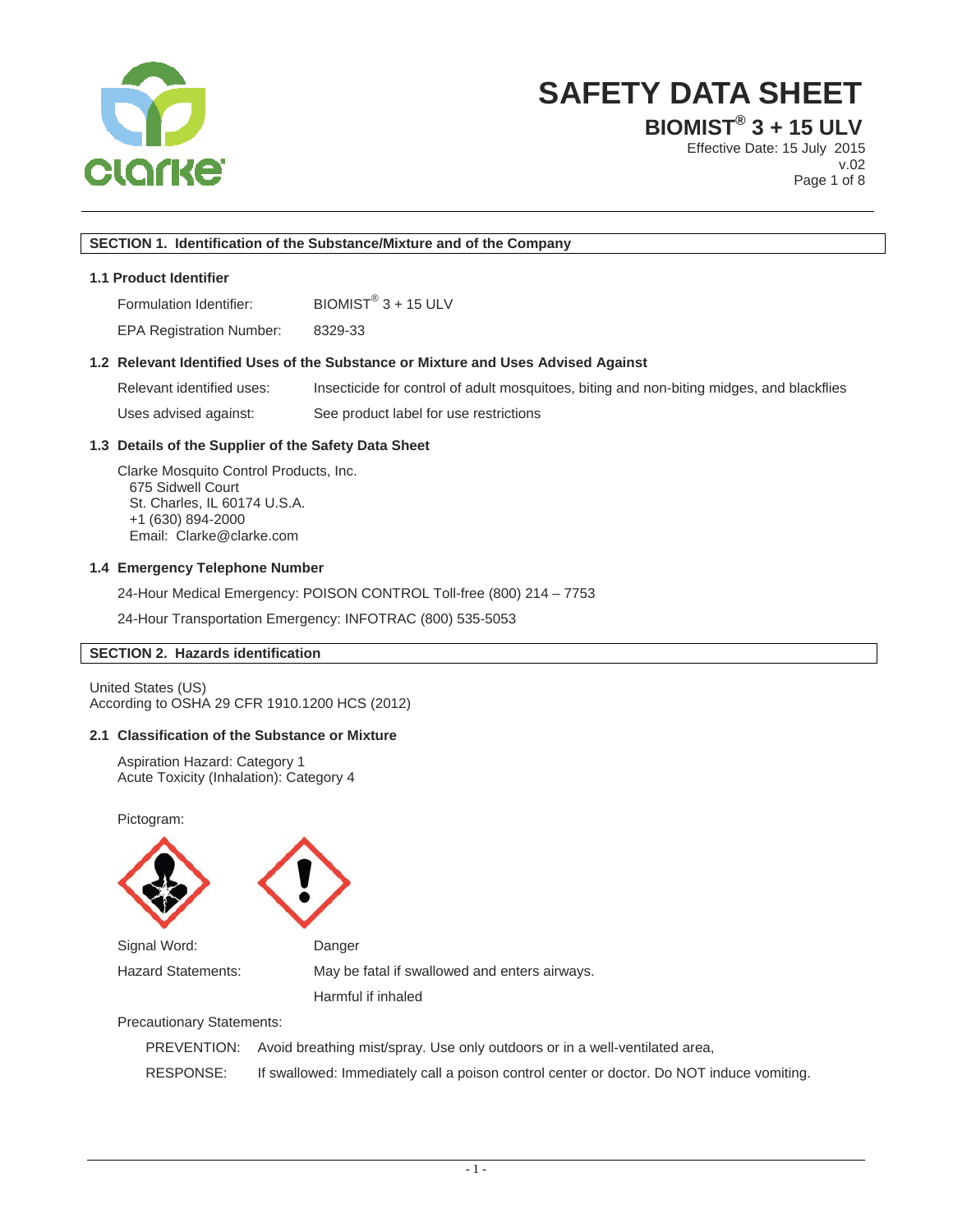

**BIOMIST® 3 + 15 ULV**

Effective Date: 15 July 2015 v.02 Page 2 of 8

If inhaled: Remove person to fresh air and keep comfortable for breathing. Call a poison center or doctor if you feel unwell.

STORAGE: Store locked up.

DISPOSAL: Dispose of contents and container in accordance with local/regional/national regulations.

## **2.2 Other Hazards Not Classifiable Under OSHA 2012 HCS**

See product label for any additional hazards

#### **SECTION 3. Composition/Information on Ingredients**

#### **3.1 Components**

| Substance Name                          | CAS No.       | Concentration % w/w |
|-----------------------------------------|---------------|---------------------|
| Permethrin                              | 52645-53-1    | 3.00                |
| Piperonyl Butoxide                      | $51 - 03 - 6$ | 15.00               |
| Petroleum Distillate Mixture:           |               | < 82.00             |
| White Mineral Oil                       | 8042-47-5     |                     |
| Hydrotreated Distillate, Heavy Paraffin | 64742-54-7    |                     |
| Hydrotreated Distillate, Light Paraffin | 64742-55-8    |                     |
| <b>Hydrotreat Neutral Oil</b>           | 72623-87-1    |                     |

Ingredients not identified are non-hazardous and/or are not required to be disclosed pursuant to 29 CFR 1910.1200 (2012), and are withheld as trade secret.

## **SECTION 4. First Aid Measures**

#### **4.1 Description of First Aid Measures**

- If Inhaled: Move person to fresh air. If person is not breathing, call 911 or an ambulance, then give artificial respiration, preferably mouth-to-mouth if possible. Call a poison control center or doctor for further treatment advice.
- If swallowed: Call a poison control center or doctor immediately for treatment advice. Do not induce vomiting unless told to do so by a poison control center or doctor. Do not give anything by mouth to an unconscious person.

#### **4.2 Most Important Symptoms and Effects, Both Acute and Delayed**.

See section 2 and/or section 11.

#### **4.3 Indication of Immediate Medical Attention and Special Treatment**

Treatment: Contains petroleum distillate. Gastric lavage is indicated if material was taken internally. May pose an aspiration pneumonia hazard. Appropriate supportive and symptomatic treatment is indicated by the patient's condition is recommended. For medical treatment information, contact the poison control hotline at 1-800-214- 7753. Have the product container or label with you when calling a poison control center or doctor, or going for treatment.

## **SECTION 5. Fire-Fighting Measures**

#### **5.1 Extinguishing Media**

Suitable Extinguishing Media: Carbon Dioxide (CO<sub>2</sub>), Dry Chemical, Foam

Unsuitable Extinguishing Media: Water jet

## **5.2 Special Hazards Arising From the Substance or Mixture**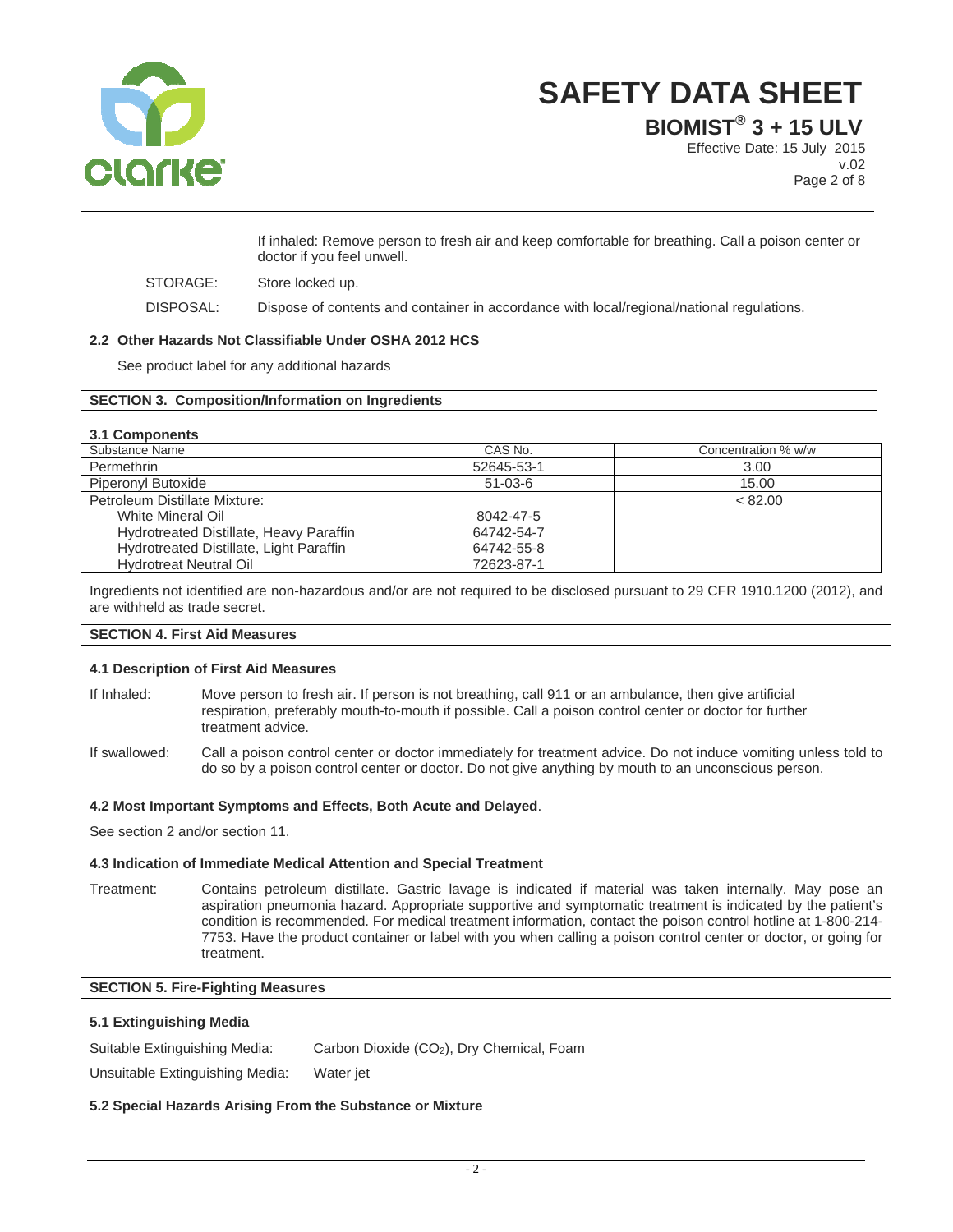

**BIOMIST® 3 + 15 ULV**

Effective Date: 15 July 2015 v.02 Page 3 of 8

| Specific Hazards:                                                  | Under fire conditions some components may decompose. Combustion products may<br>include CO and NO <sub>x</sub> .                                                                                                                                                                                                                                |  |  |
|--------------------------------------------------------------------|-------------------------------------------------------------------------------------------------------------------------------------------------------------------------------------------------------------------------------------------------------------------------------------------------------------------------------------------------|--|--|
| 5.3 Special Protective Equipment and Precautions for Fire-Fighters |                                                                                                                                                                                                                                                                                                                                                 |  |  |
| <b>Protection Against Fire:</b>                                    | Wear positive pressure, self-contained breathing apparatus and protective firefighting<br>clothing (includes fire-fighting helmet, coat, pants, boots, and gloves).                                                                                                                                                                             |  |  |
| <b>Special Procedures:</b>                                         | Treat as oil fire. Move container from fire area if it can be done without risk. Do not scatter<br>spilled material with high-pressure water streams. Dike for later disposal. Use extinguishing<br>agents appropriate for surrounding fire. Avoid inhalation of material or combustion by-<br>products. Stay upwind and keep out of low areas. |  |  |

#### **SECTION 6. Accidental Release Measures**

#### **6.1 Personal Precautions, Protective Equipment and Emergency Procedures**

| <b>General Precautions:</b>       | Use appropriate protection (see section 8)                                                                                                                                                                                                                                                                                                                                                                                                         |
|-----------------------------------|----------------------------------------------------------------------------------------------------------------------------------------------------------------------------------------------------------------------------------------------------------------------------------------------------------------------------------------------------------------------------------------------------------------------------------------------------|
| <b>Environmental Precautions:</b> | Prevent product from entering into drains and waterways. Do not contaminate surface or<br>ground water by cleaning equipment or disposal of wastes, including equipment wash<br>water. Collect and dispose of this material and its container in accordance with national and<br>regional regulations. If the product has contaminated surface water, inform the appropriate<br>authorities. See Section 12 for additional ecological information. |

#### **6.2 Methods and Material for Containment and Cleaning Up**

Clean Up Methods: Soak up with absorbent, non-combustible material, such as sand, silica gel, clay, or sawdust, while using appropriate personal protection equipment. Collect material in appropriate container for disposal.

#### **SECTION 7. Handling and Storage**

#### **7.1 Precautions for Safe Handling**

Handling: Keep out of reach of children. Do not take internally. Avoid contact with skin and eyes. Avoid inhalation of vapors from product.

Hygiene Measures: Remove Personal Protective Equipment (PPE) immediately after handling this product. Wash thoroughly with soap and water after handling and before eating, drinking, chewing gum, using tobacco or using the toilet. Remove soiled clothing immediately and clean thoroughly before using again.

#### **7.2 Conditions for Safe Storage, Including Any Incompatibilities**

Storage: Product should be stored in compliance with local regulations. Store in a cool, dry, well-ventilated place in the original container. Protect from excessive heat and cold. Do not store near food, drink, animal feeding stuffs, pharmaceuticals, cosmetics or fertilizers. Keep out of reach of children.

## **SECTION 8. Exposure Controls / Personal Protection**

These precautions are suggested for conditions where the potential for exposure exists. Emergency conditions may require additional precautions.

#### **8.1 Control Parameters**

| .<br>Name<br>$\cap$ m<br>nponent<br>וטט | <b>NO</b><br>$\cdots$<br>. . | List/C<br>Source | l vpe | Value |
|-----------------------------------------|------------------------------|------------------|-------|-------|
|                                         |                              |                  |       |       |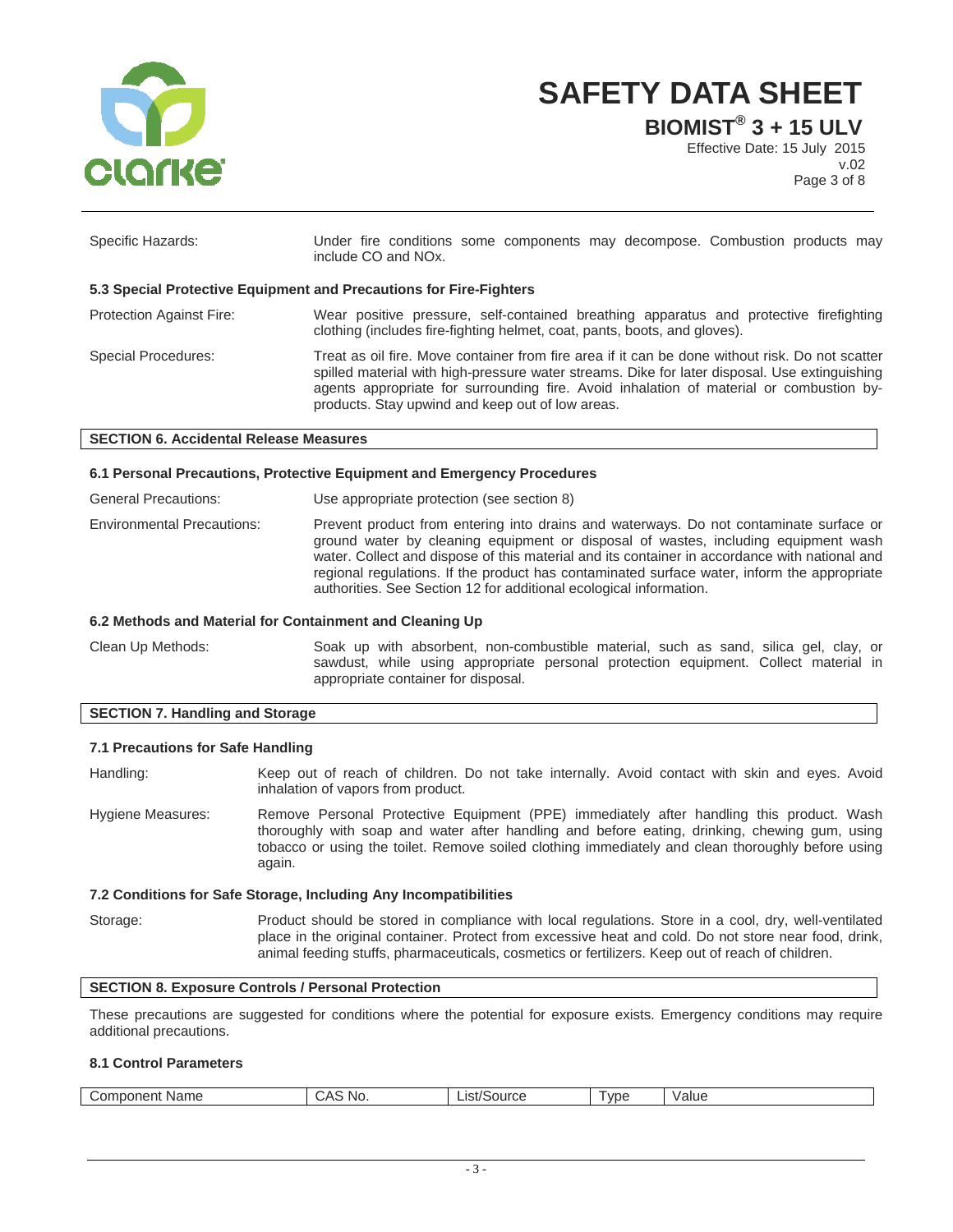

**BIOMIST® 3 + 15 ULV**

Effective Date: 15 July 2015 v.02 Page 4 of 8

Permethrin 52645-53-1 | ACGIH | TWA | 5 mg/m<sup>3</sup> NIOSH REL 5 mg/m<sup>3</sup><br>OSHA PEL 5 mg/m<sup>3</sup> OSHA PEL 5 mg/m<sup>3</sup> Petroleum Distillate Mixture\*: See section 3 ACGIH TLV<br>NIOSH REL  $5 \text{ mg/m}^3$  inhalable fraction NIOSH REL 5 mg/m<sup>3</sup> form: mist OSHA PEL 5 mg/m<sup>3</sup>

\*Exposure limits based on limits established for White Mineral Oil (CAS# 8042-47-5) component of mixture.

## **8.2 Exposure controls**

Engineering Controls: Use with adequate ventilation. Local exhaust ventilation may be necessary for some operations. Wash hands thoroughly after handling. Wash clothing before re-using.

Individual Protection Measures, such as Personal Protection Equipment:

| Eye Protection:                | Safety Glasses, Goggles or Face Shield                                                                                                                                                                     |
|--------------------------------|------------------------------------------------------------------------------------------------------------------------------------------------------------------------------------------------------------|
| Skin Protection:               | Wear suitable protective clothing including long-sleeve shirt, long pants, shoes and socks. Body<br>protection must be chosen depending on activity and possible exposure, e.g. head protection,<br>apron. |
| Hand Protection:               | Protective glove selection must be based on the user's assessment of the workplace hazards.<br>Suitable protective chemical resistant materials include barrier laminate, nitrile, neoprene or Viton.      |
| <b>Respiratory Protection:</b> | Not usually required. In instances where exposure limits are exceeded, wear a NIOSH-approved<br>pesticide respirator with an organic-vapor removing cartridge with a prefilter approved for pesticides.    |

## **SECTION 9. Physical and Chemical Properties**

#### **9.1 Information on Basic Physical and Chemical Properties**

| Appearance:                   | Liquid                               |
|-------------------------------|--------------------------------------|
| Color:                        | Pale Yellow                          |
| Odor:                         | Odorless                             |
| Odor Threshold:               | Not Available                        |
| pH:                           | Not Available, not miscible in water |
| <b>Melting Point:</b>         | Not Applicable                       |
| <b>Freezing Point:</b>        | Not Determined                       |
| Initial Boiling Point:        | Not Determined                       |
| Flash Point:                  | $>300^\circ$ F                       |
| <b>Evaporation Rate:</b>      | Not Determined                       |
| Flammability:                 | Not Determined                       |
| Explosion limits [U/L]:       | Not Applicable                       |
| Vapor Pressure:               | Not Determined                       |
| Vapor Density:                | Not Determined                       |
| <b>Relative Density:</b>      | 7.42 lbs/gal                         |
| Solubility:                   | Not Determined                       |
| <b>Partition Coefficient:</b> | Not Determined                       |
| Auto-Ignition Temperature:    | Not Determined                       |
| Viscosity:                    | 15.16 cSt @ 40 °C (22.6 cSt @ 20 °C) |
| Decomposition Temperature:    | Not Available                        |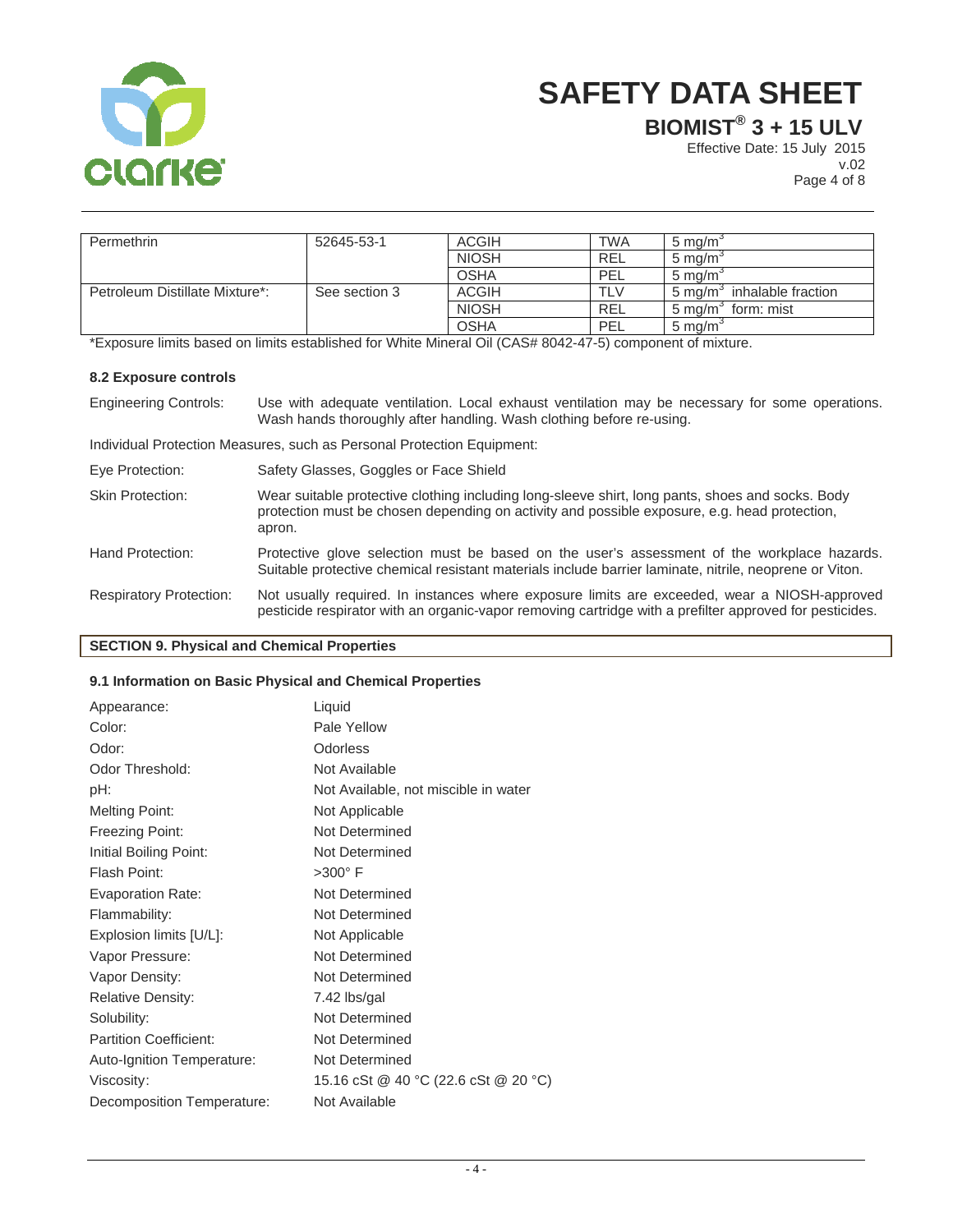

**BIOMIST® 3 + 15 ULV**

Effective Date: 15 July 2015 v.02 Page 5 of 8

| <b>Explosive Properties:</b> | Not Available |
|------------------------------|---------------|
| <b>Oxidizing Properties:</b> | Not Available |

## **SECTION 10. Stability and Reactivity**

#### **10.1 Reactivity**

Not Available

#### **10.2 Chemical Stability**

Stable under normal conditions

#### **10.3 Possibility of Hazardous Reactions**

| Hazardous Reactions: | None under normal conditions |
|----------------------|------------------------------|
|                      |                              |

Hazardous Polymerization: Not known to occur

#### **10.4 Conditions to avoid**

Protect from direct sunlight and excessive heat.

#### **10.5 Incompatible materials**

Avoid contact with strong oxidizing agents, strong acids, strong bases

#### **10.6 Hazardous decomposition products**

None known under normal conditions of storage and use

## **SECTION 11. Toxicological information**

#### **11.1 Information on Likely Routes of Exposure**

Inhalation: May be harmful if inhaled

Ingestion: May be fatal if swallowed and enters airways due to petroleum distillate. Vomiting may cause aspiration pneumonia.

#### **11.2 Information on Toxicological Effects**

| <b>Acute Toxicity/Effects</b>    |                                                                                                                                                                  |
|----------------------------------|------------------------------------------------------------------------------------------------------------------------------------------------------------------|
| Oral, Rat LD <sub>50</sub>       | $> 5,000$ mg/kg-bw                                                                                                                                               |
| Dermal, Rat LD <sub>50</sub>     | $> 2,000$ mg/kg-bw                                                                                                                                               |
| Inhalation, Rat LC <sub>50</sub> | $>$ 3.9 mg/L                                                                                                                                                     |
| Skin Corrosion/Irritation:       | Not corrosive or irritating to the skin on acute exposure. Mild skin irritation or<br>cracking may occur from prolonged or repeated exposure to this product.    |
| Serious Eye Damage/Irritation:   | Mild (transient) eye irritation may occur from direct exposure of the product in the<br>eyes.                                                                    |
| Skin Sensitization:              | Not a skin sensitizer                                                                                                                                            |
| STOT - Single exposure           | No data is available to indicate product or any components present at greater than<br>0.1% present a specific target organ toxicity hazard from single exposure. |
| <b>Chronic Toxicity/Effects</b>  |                                                                                                                                                                  |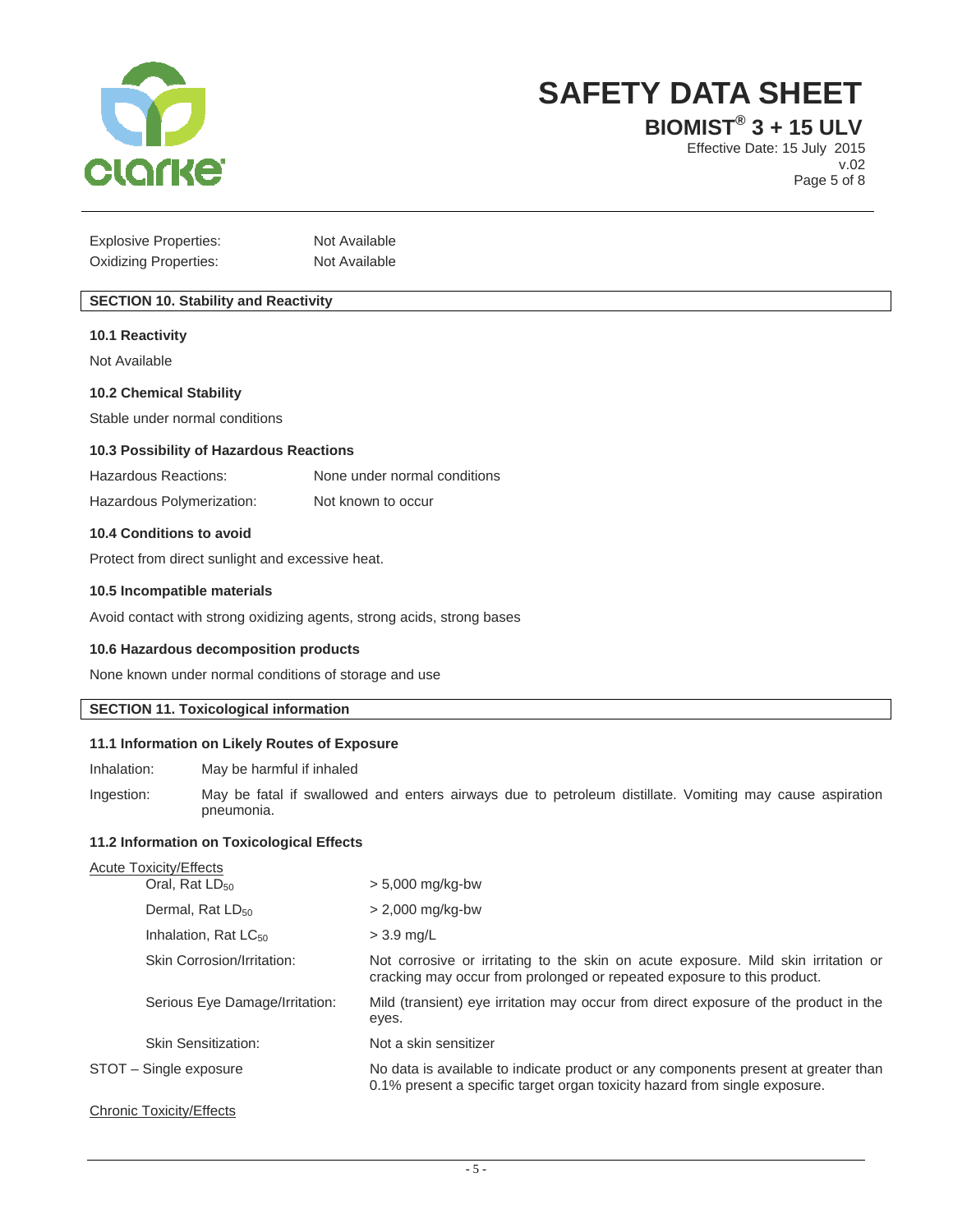

**BIOMIST® 3 + 15 ULV**

Effective Date: 15 July 2015 v.02 Page 6 of 8

| <b>Germ Cell Mutagenicity</b> | This product has not been tested. No data is available to indicate product or any<br>components present at greater than 0.1% are mutagenic or genotoxic. For<br>permethrin and for piperonyl butoxide, no mutagenic effect was found in various<br>tests with microorganisms and mammalian cell culture.                                                         |
|-------------------------------|------------------------------------------------------------------------------------------------------------------------------------------------------------------------------------------------------------------------------------------------------------------------------------------------------------------------------------------------------------------|
| Carcinogenicity               | This product does not contain any carcinogens or potential carcinogens as listed<br>by OSHA, IARC or NTP. Permethrin and Piperonyl Butoxide are classified by<br>IARC as Group 3: Not classifiable as to carcinogenicity to humans.                                                                                                                              |
|                               | Permethrin caused at high dose levels an increased incidence of tumors in mice in<br>the following organ(s): liver, Lungs. The mechanism that triggers tumors in rodents<br>is not relevant for the low exposures encountered under normal use conditions.<br>Piperonyl butoxide was not carcinogenic in lifetime feeding studies in rats and<br>mice.           |
| Reproductive Effects:         | No data is available to indicate product or any components present at greater<br>than 0.1% cause reproductive or teratogenic toxicity. Permethrin did not cause<br>reproductive toxicity in a two-generation study in rats. Piperonyl butoxide did<br>not cause reproductive toxicity in a two-generation study in rats.                                         |
| STOT - Repeated exposure      | No data is available to indicate product or any components present at greater<br>than 0.1% present a specific target organ toxicity hazard from repeat exposure<br>Permethrin did not cause specific target organ toxicity in experimental animal<br>studies. Piperonyl butoxide did not cause specific target organ toxicity in<br>experimental animal studies. |

## **SECTION 12. Ecological Information**

## **12.1 Ecotoxicity**

Product specific data is not available. Data referenced is in relation to the active ingredients, Permethrin and Piperonyl Butoxide.

| Toxicity to Fish:                  | Permethrin: 96-hr Acute LC <sub>50</sub> 0.79 ppb, Bluegill Sunfish (Lepomis macrochirus)<br>Piperonyl Butoxide: 96-hr Acute LC <sub>50</sub> 6.12 ppm, Rainbow Trout (Oncorhynchus mykiss) |
|------------------------------------|---------------------------------------------------------------------------------------------------------------------------------------------------------------------------------------------|
| Toxicity to Aquatic Invertebrates: | Permethrin: 96-hr LC <sub>50</sub> 0.019 ppb, Mysid Shrimp (Americamysis bahia)<br>Piperonyl Butoxide: 96-hr LC <sub>50</sub> 0.49 ppm, Mysid Shrimp (Americamysis bahia)                   |
| Toxicity to Aquatic Plants:        | Permethrin: 72-hr EC <sub>50</sub> 0.5 mg/L, Algae                                                                                                                                          |

Piperonyl Butoxide: 72-hr EC<sub>50</sub> > 9.1 mg/L, Algae

## **12.1 Persistence and Degradability**

| Product specific data not available. Data referenced is in relation to the active ingredients, Permethrin and Piperonyl Butoxide. |                                                  |  |  |  |
|-----------------------------------------------------------------------------------------------------------------------------------|--------------------------------------------------|--|--|--|
| Biodegradability:                                                                                                                 | Not rapidly biodegradable.                       |  |  |  |
| Partition Coefficient, K <sub>oc</sub> :                                                                                          | Permethrin: 100,000                              |  |  |  |
|                                                                                                                                   | Piperonyl Butoxide: 399 - 830                    |  |  |  |
| Bioaccumulation:                                                                                                                  | Bioconcentration (BCF) Permethrin: 300           |  |  |  |
|                                                                                                                                   | Bioconcentration (BCF) Piperonyl Butoxide: 2,175 |  |  |  |
| Mobility in Soil:                                                                                                                 | Permethrin: Immobile in soil                     |  |  |  |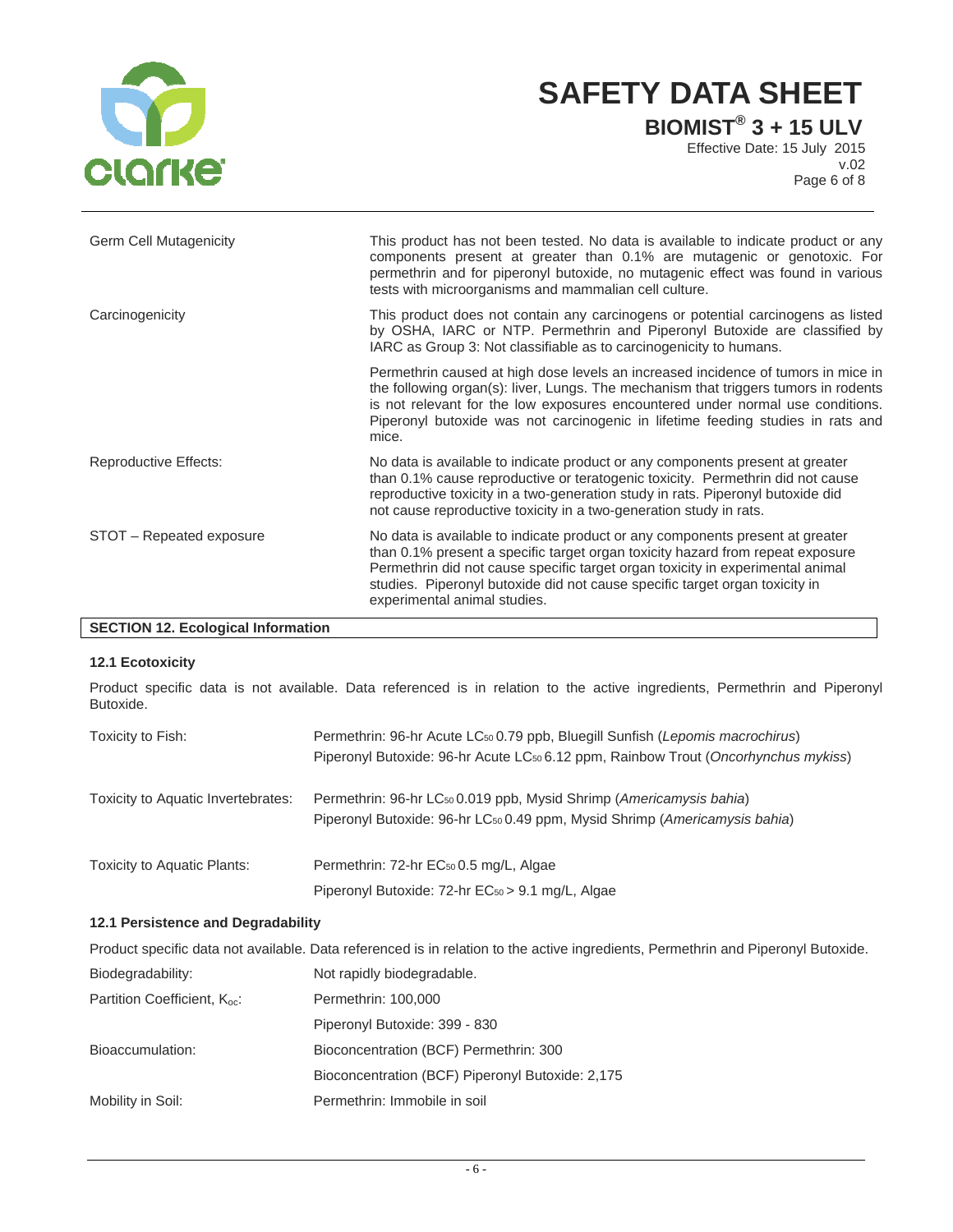

**BIOMIST® 3 + 15 ULV**

Effective Date: 15 July 2015 v.02 Page 7 of 8

Piperonyl Butoxide: Moderately mobile in soil

## **SECTION 13. Disposal Considerations**

#### **13.1 Waste Treatment and Disposal methods**

Pesticide wastes are regulated. Consult product label for chemical substance and container disposal instructions. Avoid release to the environment. Improper disposal of excess product or rinsate is a violation of Federal law. If these wastes cannot be disposed or by use according to label instructions, contact your State Pesticide or Environmental Control Agency, or the Hazardous Waste Representative at the nearest EPA regional office for guidance.

Container disposal: Rinse thoroughly in accordance with label instructions.

**SECTION 14. Transport Information** 

| 14.1 | DOT (US)<br>Not regulated (Bulk and Non-Bulk Quantities)                                                                            |                                                                                            |  |  |  |
|------|-------------------------------------------------------------------------------------------------------------------------------------|--------------------------------------------------------------------------------------------|--|--|--|
| 14.2 | <b>IMDG (Vessel)</b><br>UN Number:<br>Hazard Class:<br>Packing Group:<br>Proper Shipping Name:<br>Marine Pollutant:                 | 3082<br>9<br>Ш<br>ENVIRONMENTALLY HAZARDOUS SUBSTANCE LIQUID, N.O.S. (PERMETHRIN)<br>Yes   |  |  |  |
| 14.3 | <b>ICAO/IATA (Air transport)</b><br>UN Number:<br>Hazard Class:<br>Packing Group:<br>Proper Shipping Name:<br>Environmental Hazard: | 3082<br>9<br>III<br>ENVIRONMENTALLY HAZARDOUS SUBSTANCE LIQUID, N.O.S. (PERMETHRIN)<br>Yes |  |  |  |
|      | ___________                                                                                                                         |                                                                                            |  |  |  |

**SECTION 15. Regulatory Information** 

**FIFRA Information**: This chemical is a pesticide product regulated by the Environmental Protection Agency and is subject to certain labeling requirements under federal pesticide law. These requirements differ from the classification criteria and hazard information for safety data sheet, and for workplace labels of non-pesticide chemicals. Following is the hazard information as required on the pesticide label:

#### Signal Word: CAUTION KEEP OUT OF REACH OF CHILDREN

| <b>FIRST AID</b>                                                                                                             |                                                                                                               |  |  |  |
|------------------------------------------------------------------------------------------------------------------------------|---------------------------------------------------------------------------------------------------------------|--|--|--|
| Have product container or label with you when calling a poison control center or doctor, or going for treatment. For Medical |                                                                                                               |  |  |  |
| Emergencies, call the International Poison Control Center at 1-800-214-7753.                                                 |                                                                                                               |  |  |  |
| IF SWALLOWED:                                                                                                                | Immediately call a poison control center or doctor. Do not induce vomiting unless told to do so by a          |  |  |  |
|                                                                                                                              | poison control center or doctor. Do not give any liquid to the person. Do not give anything by mouth to       |  |  |  |
|                                                                                                                              | an unconscious person.                                                                                        |  |  |  |
| IF ON SKIN OR                                                                                                                | Take off contaminated clothing. Rinse skin immediately with plenty of water for 15-20 minutes. Call a         |  |  |  |
| <b>CLOTHING:</b>                                                                                                             | poison control center or doctor for treatment advice.                                                         |  |  |  |
| IF INHALED:                                                                                                                  | Move person to fresh air. If person is not breathing, call 911 or an ambulance, then give artificial          |  |  |  |
|                                                                                                                              | respiration, preferably mouth-to-mouth. Call a poison control center or doctor for further treatment          |  |  |  |
|                                                                                                                              | advice.                                                                                                       |  |  |  |
| IF IN EYES:                                                                                                                  | Hold eye open and rinse slowly and gently with water for 15-20 minutes. Remove contact lenses, if             |  |  |  |
|                                                                                                                              | present, after the first 5 minutes, then continue rinsing the eye. Call a poison control center or doctor for |  |  |  |